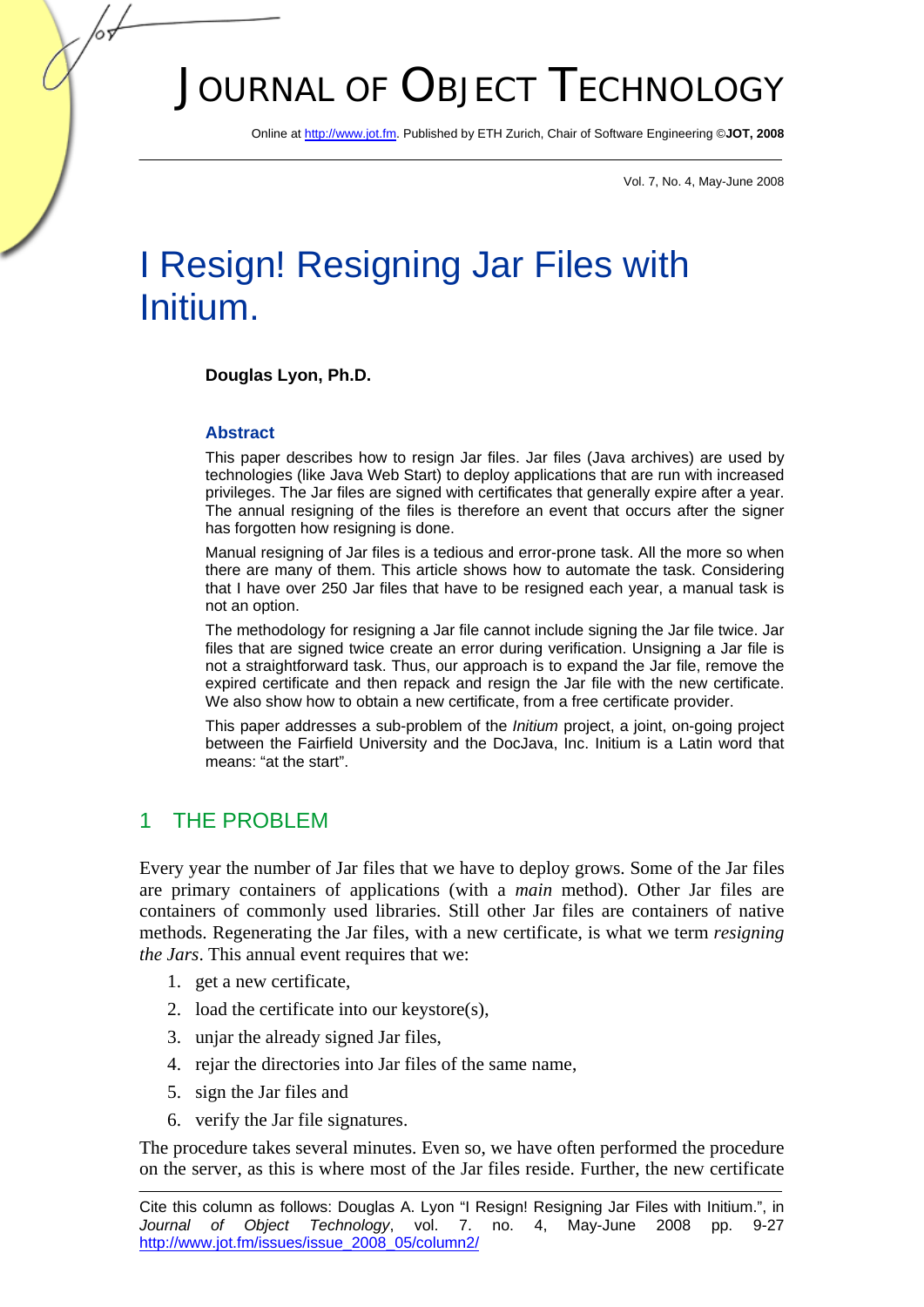needs to be distributed to various machines. Development machines and the webserver, all have key stores. Each of these machines is capable of signing Jar files. As a result, each key store must be a recipient of the new certificate. This is typically done by installing the certificate into one key store, then copying the key store file from one machine to another.

## 2 GETTING A NEW CERTIFICATE

The first assumption behind the renewal of a certificate is that you already have an old one. If this is not the case, you should probably make reference to [Lyon 2004].

In order to get a new certificate, proceed to the Certificate Authority (CA) web site. In my case, I go to the Thawte web site at https://www.thawte.com/cgi/personal/cert/enroll.exe and login.



Figure 2-1. Request a Certificate

Select the link labeled "Developers of New Security Applications ONLY". Then select "test". In the next dialog, select "Paste-in CSR Certificate Enrollment", as shown in Figure 2-2.

## Developers of New Security A

These are enrollment processe test their interoperability with the unless you know what you are

C Paste-in CSR Cer

test

Figure 2-2. Select a "Paste-in CSR Certificate"

Figure 2-2 shows the pop-up dialog that asks to create a CSR (Certificate Signing Request). Select "Test" in order to past in the CSR.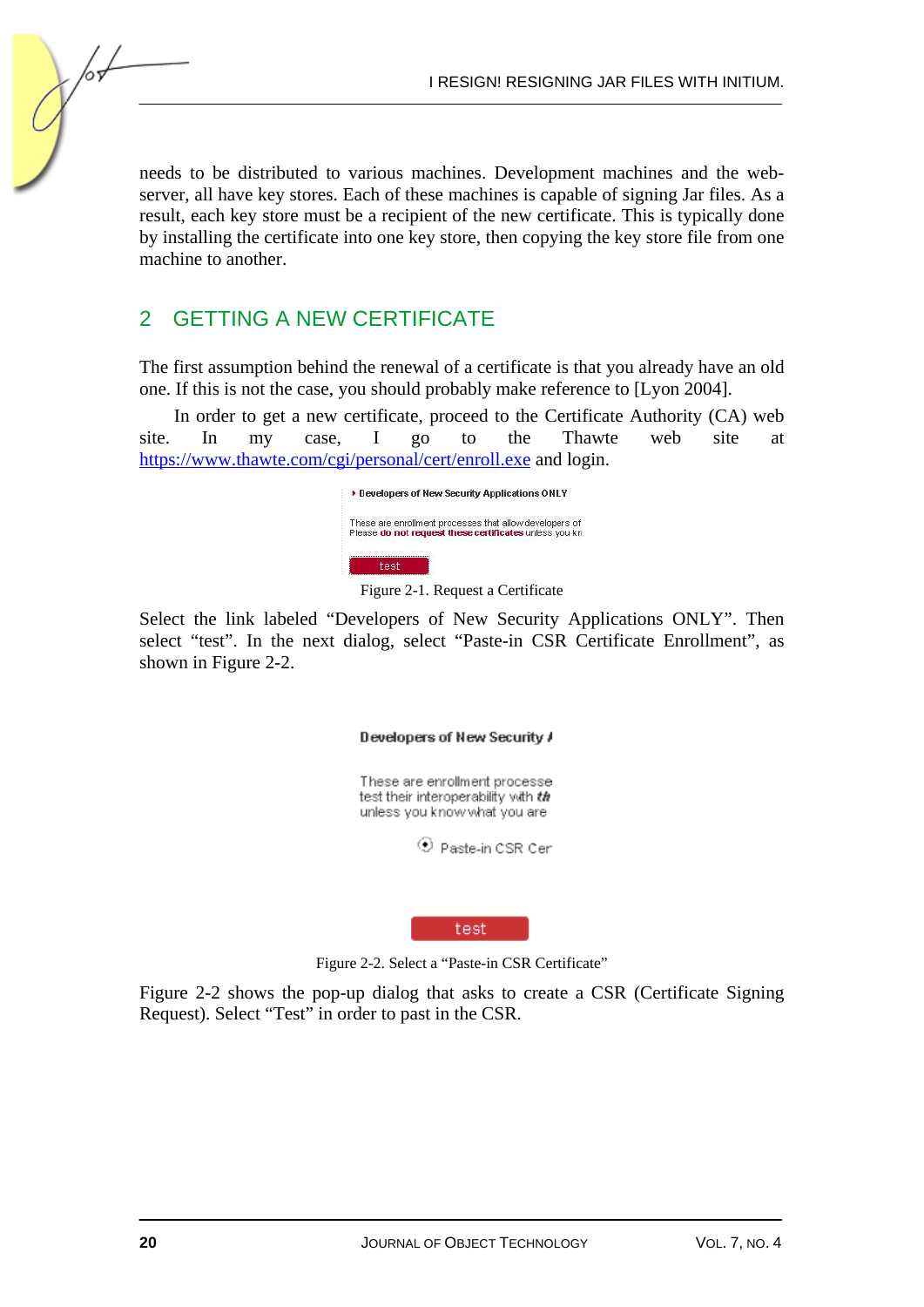#### **Certificate Bearers Name**

Your certificate can include your name, if yo Web of Trust. Select the information to be in appropriate boxes below.

If your identity has not yet been certified the Freemail Member".

**Name:**  $\boxed{\mathbf{v}}$  Douglas lyon

#### **Employment:**

No Employment Information Available | v|

next

Figure 2-3. Confirm the Certificate Name

## Figure 2-3 confirms that the recipient is correct.

Select an email address to include address listed please only select a

V lyon@docjava.com

next

Figure 2-4. E-mail confirmation

Figure 2-4 confirms the e-mail address is correct.

The newest versions of the certi: cortificato oxtonsions into your the certificate can be used by ap the default extension configuratic

accept

Figure 2-5. Final Confirmation

Figure 2-5 shows that a "final confirmation" is needed.

The procedure is as follows:



Figure 2-6. CSR Dialog

Figure 2-6 shows the CSR dialog, where the CSR is to be pasted in.

Generate a public key using *keytool*.

keytool -genkey -keyalg RSA -alias docjavaInc

/or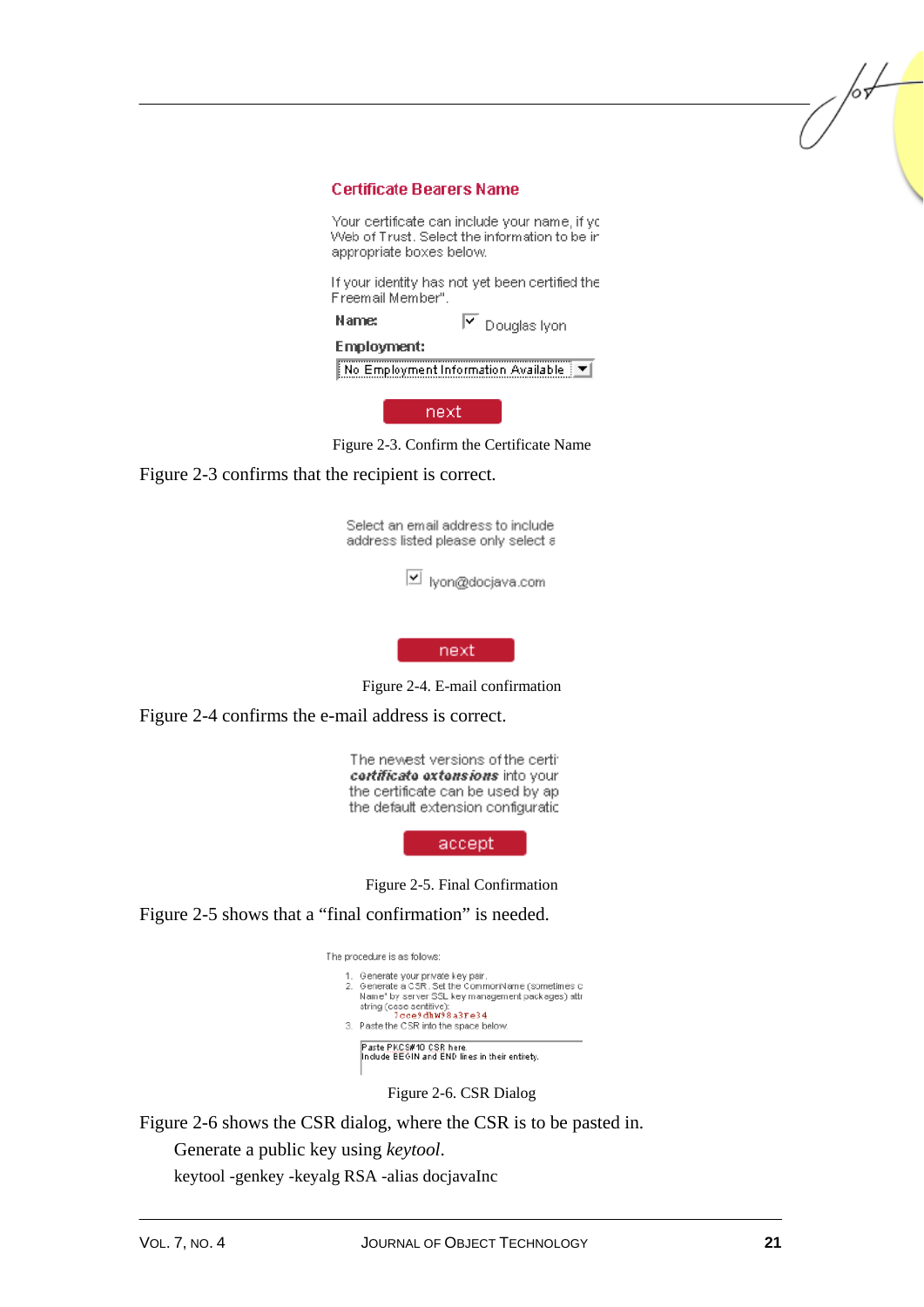Now to get my certificate:

keytool -certreq -file keystore.txt -alias docjavaInc

Here is the output from the certificate request:

more keystore.txt

-----BEGIN NEW CERTIFICATE REQUEST----- MIME Encoded Data -----END NEW CERTIFICATE REQUEST-----

This is pasted into the Thawte web form to yield a distinguished certificate.

Now I proceed to my Thawte accounts' certificate manager page, at: https://www.thawte.com/cgi/personal/cert/status.exe and check the status of my X509 certificate request. After a few minutes, it changes status from "*pending"* to "*issued"* and I fetch my new X.509 certificate.

| X.509 SubjectAltName<br>This certificate contains a set of alte                                                 |
|-----------------------------------------------------------------------------------------------------------------|
| ● Email: Ivon@docjava.com                                                                                       |
| $\blacktriangleright$ Fetch and Install Certificate                                                             |
| Your certificate has been issued. Pr<br>running the same browser that you<br>users, then you need to be running |
| fetch                                                                                                           |

Figure 2-7. Fetch Your Certificate

Figure 2-7 shows the area that enables retrieval of the certificate.

In order to import the certificate into the key store, the PKCS7 part of the certificate must be saved into a file and then altered so that it looks like the following:

-----BEGIN PKCS #7 SIGNED DATA-----

MIII7AYJKoZIhv…

The *Initium* GUI has a *cleanThawtes* menu item that automates the processing of certitificates returned by Thawte. It is based on the work of Richard Dallaway [Dallaway].

| security.initium.Initium |                |           |       |  |
|--------------------------|----------------|-----------|-------|--|
| 000                      | Initium Dialog |           |       |  |
| File Edit Utils          |                |           |       |  |
|                          | dean thawtes   | ХC        |       |  |
| class na                 | $s$ jar        | NS.       |       |  |
|                          | unsign jar     | N⊤v       |       |  |
| jar file na              | resign jars    | NR        | ı.jar |  |
|                          | verify jar     | ٦JV       |       |  |
|                          | pack jar       | <b>TP</b> |       |  |

Figure 2-8. The Initium Dialog

Figure 2-8 shows the menu item being selected for cleaning the returned certificate under to the *pk8.cert format*. This is imported into the keystore file using:

keytool -import -file pk8.cert -alias docjavainc –trustcacerts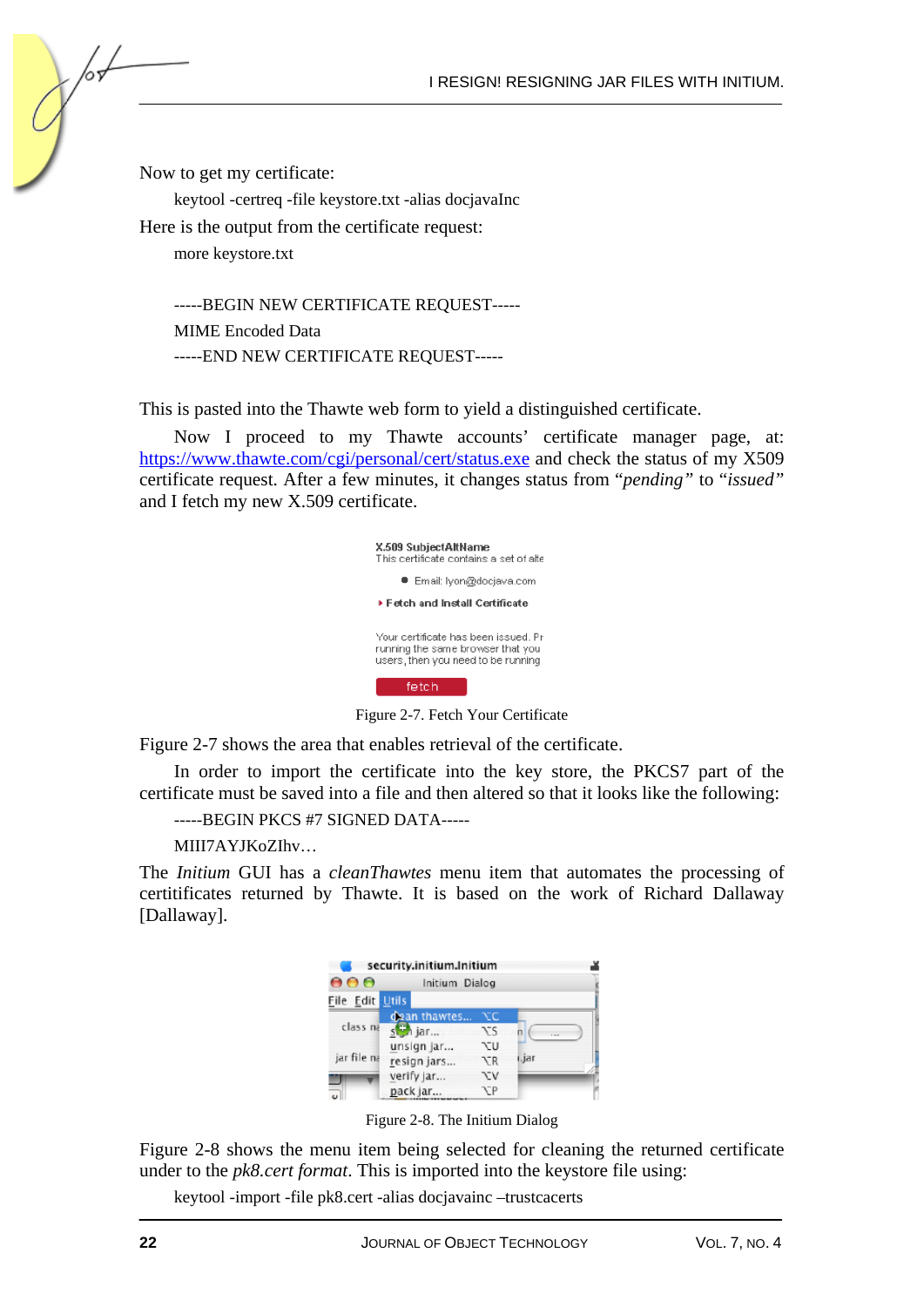Errors in the parameters passed to the *keytool* command result in cryptic exceptions. For example:

keytool -import -file pk8.cert -trustcacerts

Enter keystore password:

keytool error: java.lang.Exception: Input not an X.509 certificate

The default location for the keystore file is "*.keystore"* and is located in the users' home directory. In order to deal with the case of an improperly formatted certificate, I have created a more sophisticated way to get certificates, one that invokes the Thawte cleaner (that is, the API can import the improperly formatted certificates form Thawte). Thus we are able to run the Initium key wizard under a series of different situations. For example, when no *.keystore* file appears in the users' home, the program will prompt you for a key store file. If you don't have one, the program will offer to make one for you, adding a self-signed certificate. The program will also offer to create a certificate request file, which can be used to obtain a trusted certificate. Thus easing key management, a little.

# 3 RESIGNFILE – SHELL SCRIPTS AND ANT

A shell script can be used to resign Jar files. Here are the basic steps to resigning a Jar file:

- 1. Create a temporary directory (e.g., *foo*).
- 2. Move the Jar file into the *foo* directory.
- 3. Decompress the Jar file.
- 4. Remove the META-INF directory and old Jar file.
- 5. Create a new Jar file and sign it with the new certificate.

A csh script, called *resignFile* follows:

#! /bin/csh -f

# Usage: for\_each\_file file(s)

```
if (\text{5\#argv} = 0) then \# arguments?
       echo "Usage: $0 file(s)" 
      exit 1 
endif 
rm -rf foo 
mkdir foo 
foreach file (\frac{3}{2} \times \frac{1}{2}) # expand argument word list
       echo $file 
       mv $file foo 
       cd foo 
      jar -xf $file
```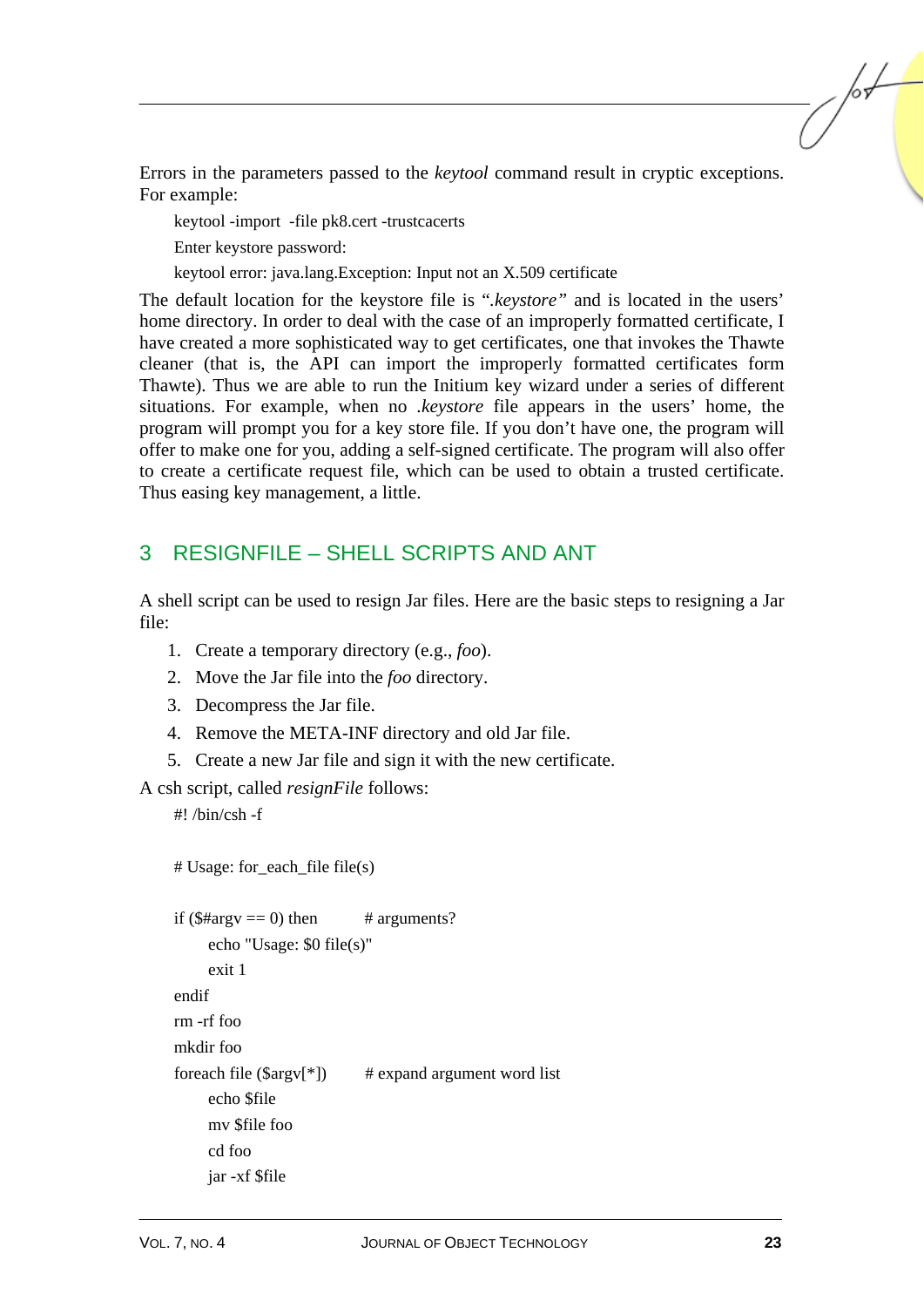rm -rf META-INF rm \$file jar -cf \$file . jarsigner -storepass *plainTextPasswordHere* \$file docjava mv \$file .. cd ..

end

/or

There are several problems with such a script. First, the *plain*-*text* password is embedded in the source code (as well as the alias for the certificate). These problems can be resolved by changing these elements from literals embedded in the code into command-line parameters. Worse, there is no verification of the Jar file and the script is not cross-platform.

Existing technologies for resigning Jar files are typically based in *ant*. For example:

<signjar jar="\${dist}/lib/ant.jar"

alias="docjava" storepass="*plainTextPasswordHere*"/>

The *ant*-based technology is cross-platform, but it suffers from an embedded plaintext password. A variant on the use of the *signjar* task avoids (or at least moves) the plain-text parameters:

```
<signjar keystore="${keystore.file}" storepass="${keystore.passwd}"
```
alias="\${alias}" lazy="true" jar="\${jarFile}" />

We note that alias names can be longer than 8 characters, but the *jarsigner* truncates the *rsa and sf* file base name to 8. For example, in the *META-INF* directory, the *docjavaInc* alias is used to create two files, DOCJAVAI.RSA and DOCJAVAI.SF.

If two aliases are not unique for the first 8 characters, the *jarsigner* will fail.

Even worse, webstart will fail if the Jar file is signed by more than one signature. It will also fail if the Jar files in a project are signed by different signatures.

In summary, shell scripts are not cross-platform, and ant scripts (as well as shell scripts) encourage the embedding of plain-text passwords in files.

## 4 PROGRAMMATIC RESIGNING OF THE JAR FILE

This section describes how we implemented the resigning of Jar files using a custom Java API. The tool addresses the weakness of ANT, in that it does not hold passwords in plaintext files. All information is held in user preferences and is password protected by the users login id. Thus, it should be as secure as the users' account (in theory). The other weakness that this program addresses is one of portability. The shellscript approach only works under Unix. Our approach is deployed as a webstart application and should work on several platforms. Here are the system requirements:

- 1. JDK 1.5 or better is installed,
- 2. The key store is on the local disk
- 3. The user has the key store password and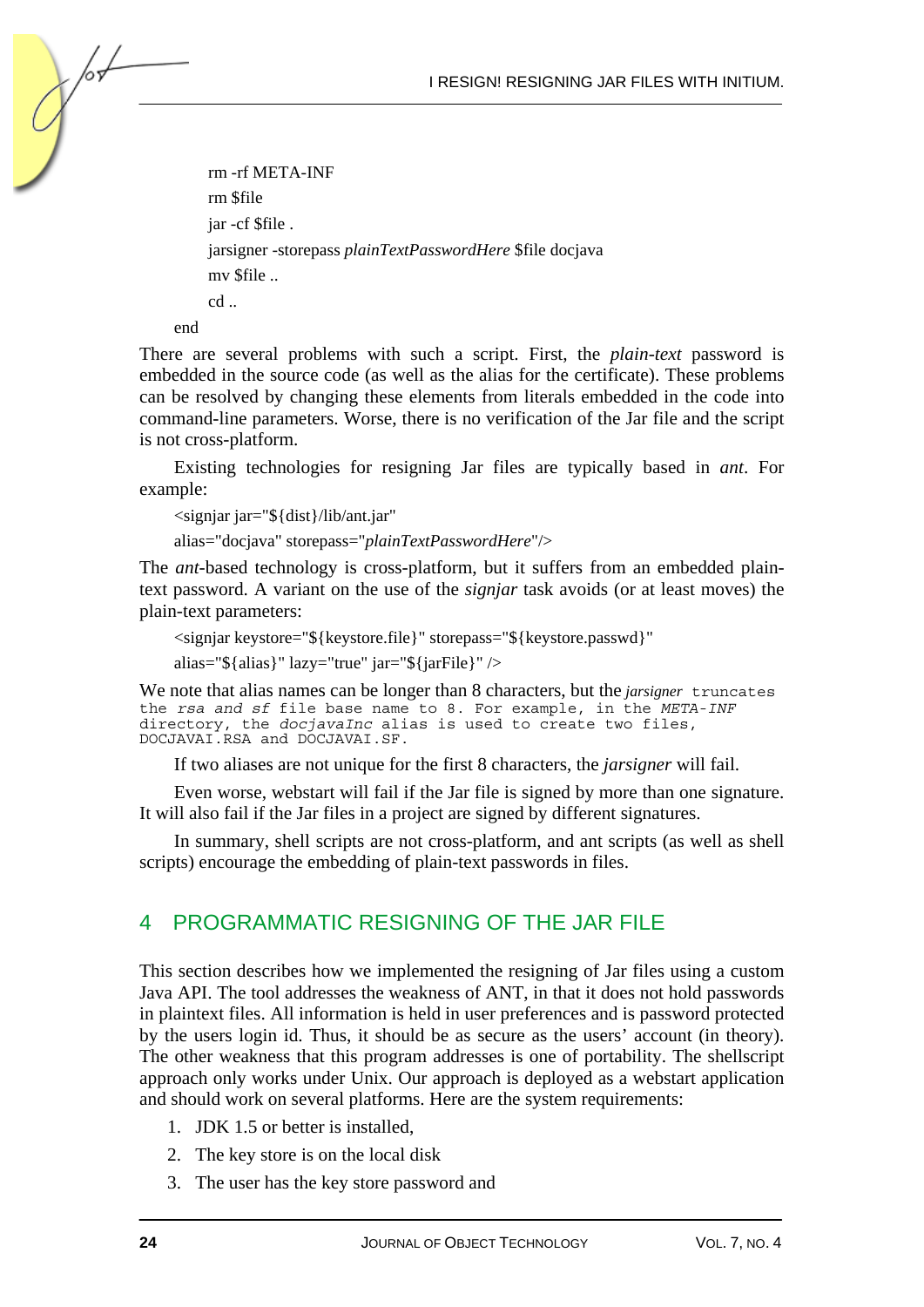4. A new certificate is in the key store with a known alias

| ks user id    | lyon                  |  |  |
|---------------|-----------------------|--|--|
| ks Password   | ********              |  |  |
| alias         | docjavalnc            |  |  |
| keystore file | /Users/lyon/.keystore |  |  |
|               |                       |  |  |

Figure 4-1. Key store Settings

Figure 4-1 shows that the key store settings populating the key store dialog box after having been saved in preferences. The location of the JDK is set in another dialog (and also persisted in preferences). These things do not change often, and a GUI becomes more user-friendly if it makes use of reasonable defaults.



Figure 4-2 shows the menu item that brings up the directory-choice dialog box. This allows the user to select the root directory that contains all the Jar files to be resigned. Once the process begins, it is automatic, resigning all Jar files in the root directory and its sub-directories. We have created a class, called *SignUtils* and it contains several overloaded *resignJars* methods. For example:

```
public static void resignJars() throws NoSuchAlgorithmException, 
         IOException, CertificateException, KeyStoreException { 
     File f = Futil.getReadDir("select a root resign directory");
     DirList dl = new DirList(f, "jar");
     File[] fa = dl.getFiles();
     String[] s = SelectorDialog.getStringSelectorDialog(fa);
      for (String aFile:s){ 
         resignJar(new File(aFile)); 
      } 
      PrintUtils.print(fa);
```
}

The *DirList* class does a recursive search for all files whose file name suffix is "jar".

public static void resignJar(File file) throws NoSuchAlgorithmException, IOException, CertificateException, KeyStoreException { /or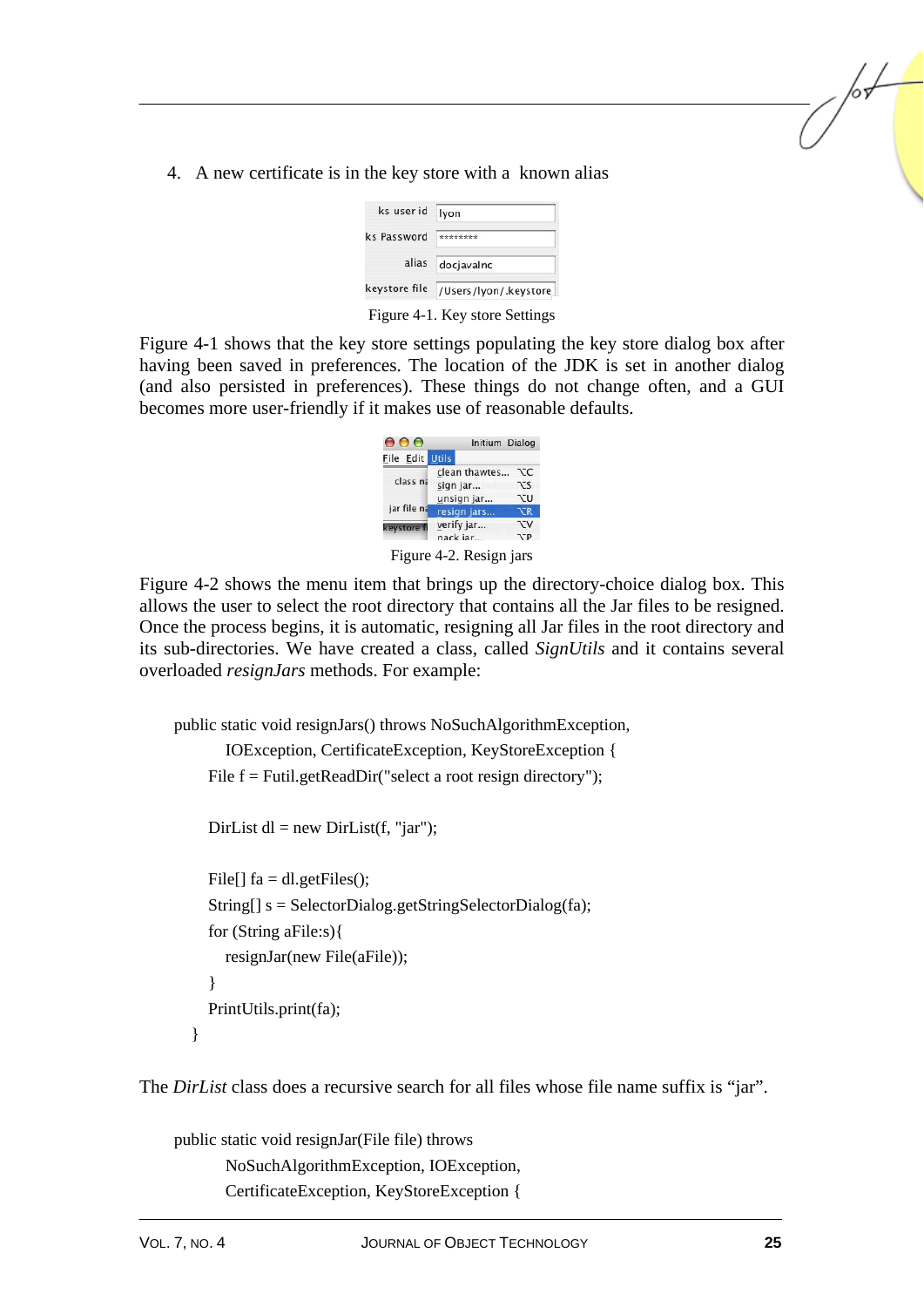```
 unsignJar(file); 
   WebStartBean wsb = WebStartBean.getWsbFromPreferences(); 
  signJar(file, wsb);
 }
```
The *resignJar* method makes use of the *WebStartBean*, parameter for the *signJar* operation. We are unable to modify the contents of a Jar directly, so we decompress the Jar file, delete the signatures in the *META-INF* directory and then re-compress:

```
public static void unsignJar(File inputJar) { 
     //File out = Futil.getReadDir("select output dir");File out = new File(inputJar.getParent(), "tmp");
      Futil.deleteDirectory(out); 
      out.mkdir(); 
      ZipUtils.unjar(inputJar, out); 
      Futil.deleteDirectory(new File(out, "META-INF")); 
     File new Unsigned Jar = new File(input Jar.getName());
      ZipUtils.createJar(newUnsignedJar, out); 
      Futil.deleteDirectory(out); 
   }
```
We gain access to the *Jar* and *JarSigner* tools, by executing processes on the host operating system. Their location is obtained from:

```
public static File getJarSignerPath() { 
     // first try the windows location 
      String command = "jarsigner"; 
      return SystemUtils.getSdkCommand(command);
```
}

/оъ

```
 public static File getJarPath() { 
 // first try the windows location 
 String command = "jar";
  return SystemUtils.getSdkCommand(command);
```
}